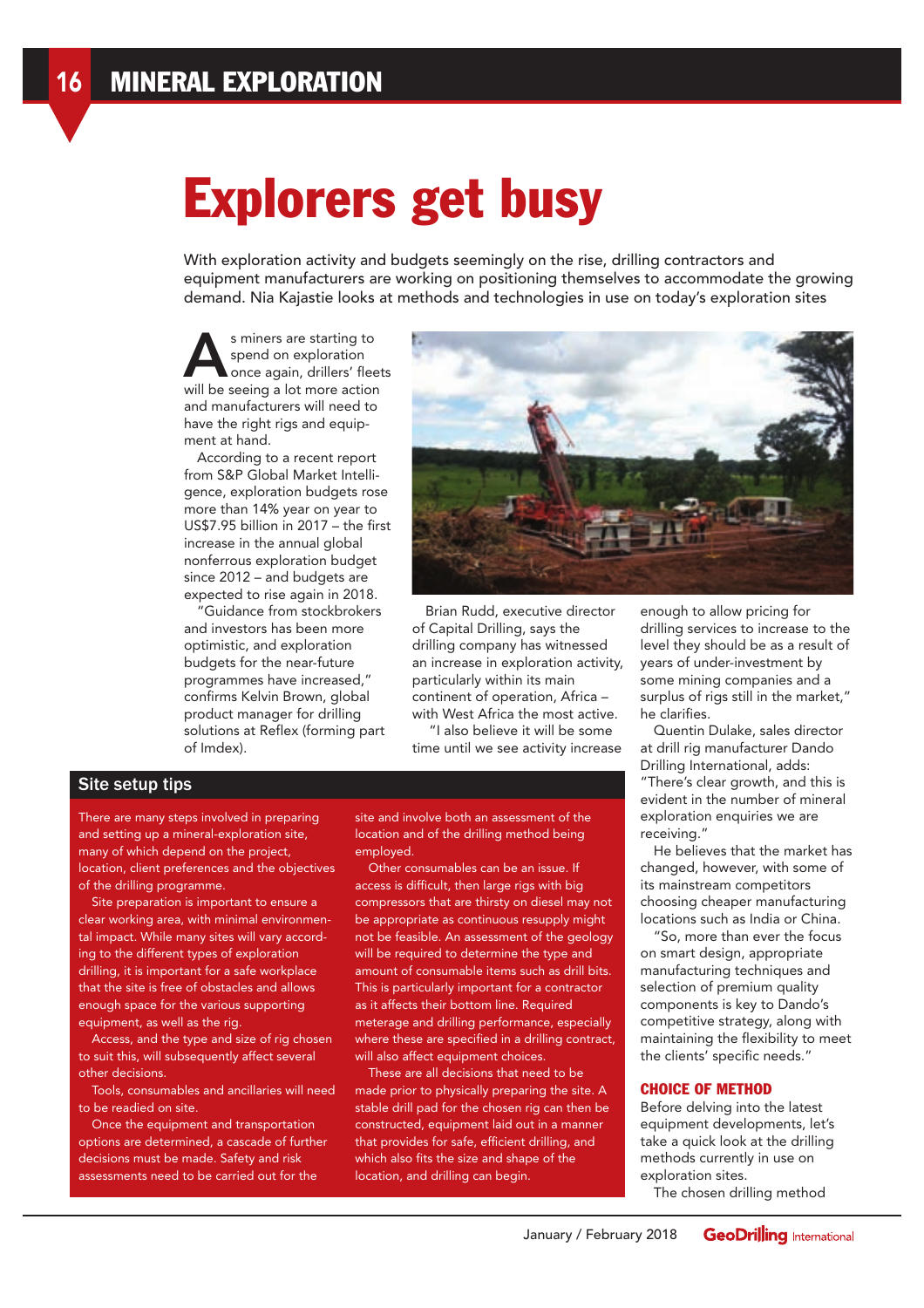obviously depends on what the geologist is trying to accomplish, as well as the information available on the area.

"If they know a lot about the ground, they'll likely choose reverse circulation (RC) drilling," says Robert Jex, Boart Longyear's operations manager for coring in the US.

"To accomplish drilling project objectives within budget, RC drilling offers a cost-effective drilling method for assaying chip samples and obtaining preliminary geological data prior to investing in detailed geological data from an exploration coring programme. RC is also faster, which means accomplishing more exploration."

Accordingly, the method remains very popular, both with down-the-hole (DTH) hammers in harder geologies and aircore bits in softer ones. However, if you require more information from the hole, the choice often falls on core drilling.

"A quality core sample is the best indicator to show you exactly what's below the surface and what mineralisation you have down the hole," says Rudd, adding: "While RC drilling is cheaper than diamond drilling, the rig footprint on site and mobilisation costs are generally higher than the smaller diamond rigs, which also enable clients to access more remote areas."

Jex adds: "Diamond coring is probably the most common form of drilling, because it provides a relatively large, intact sample for both stratigraphic and mineral analysis.

"Core orientation provides another level of detailed information on system geometry, potential plunge components and the orientation of potential faults that could offset mineralisation. But most of all, it provides the context for other data sets, which allow for a better interpretation of geochemistry, mineralogy, short-wave infrared (SWIR) and geophysical data."

Dando mineral exploration rigs

are multifunctional machines, so many of its customers will alternate between RC and wireline coring.

"For many projects wireline coring strikes an acceptable balance between retrieving a relatively undisturbed sample, accurate depth data and penetration rate," Dulake explains.

"The majority of our Multitec 4000 and 9000 rigs supplied to customers for exploration are used for wireline coring at least some of the time. Although the N, H and P standards are prominent, there seems to be a recent resurgence in Geobore S coring, especially in difficult geologies where excellent recovery and a large, 100mm core is required.

"Triple-tube wireline coring is also favoured in some geologies. The majority of exploration drilling customers in Indonesia, for example, select H or P-WL3 setups with split inner tubes."

Air-flush or rotary air blast (RAB) drilling methods are also used for certain requirements.

"Prospectors looking to prove a resource may use RAB to quickly explore a new concession," says Tom Way, who covers Southeast Asia sales for Dando. "What air-flush drilling lacks in terms of contamination from the borehole, it gains in speed and low cost."

Exploration teams at coal mines in Kalimantan, Indonesia, for example, are achieving 350m a day using open-hole air-flush drilling with Dando Mintec 12.8 rigs.

Meanwhile, in the jungles of the Democratic Republic of the Congo, a team prospecting for gold has been RAB drilling at angles up to 45° with Dando's smallest rotary rig, the Dando Terrier, to depths of 50m to prove a gold resource. "This method provides enough information to indicate whether the area should be revisited later with a drilling method that can provide more detailed data," Way notes.

Sonic drilling is known as a method that provides a continu-

ous, relatively undisturbed in-situ core sample in soft or broken ground – it is best used for lithium and tailings pile testing.

"Sonic drilling offers many advantages, but the main disadvantage is the depth capability, which is relatively shallow (244m or 800ft) when compared with the capabilities of RC and diamond core drilling (just over 4,000m or 13,000ft)," Jex says.

#### SAMPLE QUALITY

When it comes to mineral exploration drilling, it's not only about the metres drilled, but about delivering a quality sample to the client.

"An exploration hole isn't like a water bore, where the client is only interested in the completed hole," Rudd points out.

"Mining companies and their geologists are paying us to deliver a high-quality, clean box of core, and ideally, 100% of the core must be recovered from the drill hole. Similarly with RC and grade-control drilling, clients need an uncontaminated, correctly split sample. After all, they make a lot of important and often expensive decisions based on this information."

The open spaces and many clear tracks on this concession in the DRC led Kamoa Copper to choose a Multitec 9000 mounted on a  $A \vee A$  *Iveco* truck. With an 1,100rpm topdrive head, this rig has the performance of a dedicated chuck-drive rig, but the versatility, safety and strength of a modern topdrive

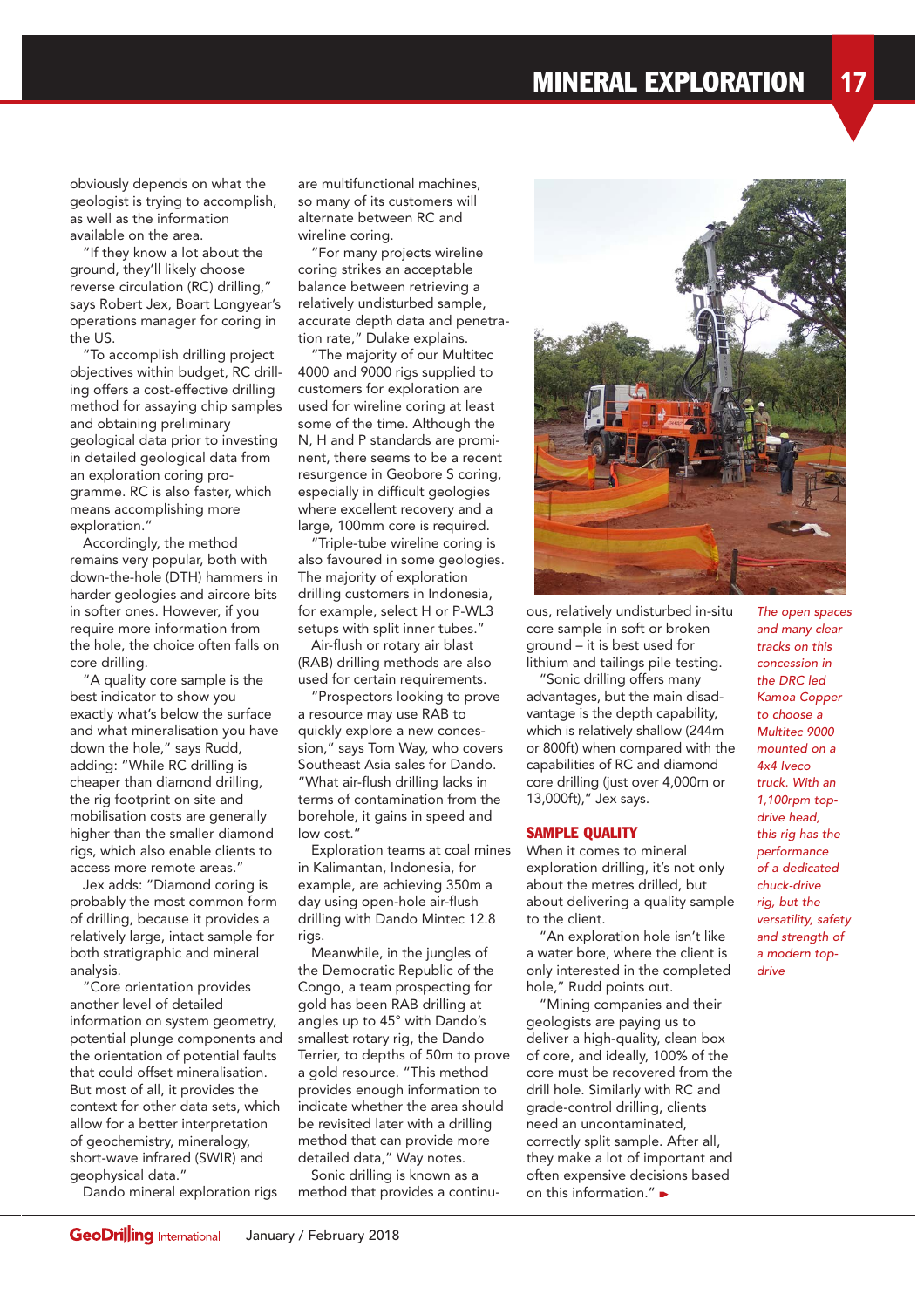These nickel laterite-bearing formations are challenging to sample. Dando supplies its Destroyer tripletube wireline equipment with a selection of bits to maximise recovery

The right kind of sample is the one that meets the requirements of the exploration programme.

"For example, early exploration of a new prospect may only require confirmation that a resource exists. In this instance a quick, low-cost air-flush chipsample may be exactly what is needed to secure funding for a large-scale coring endeavour aiming to provide more detailed data," Dulake says.

Core sample quality is greatly affected by ground conditions such as unconsolidated materials, highly fractured formations, soft ground, broken ground, cavities or voids.

Dando Terrier percussive samples are presented in a clear plastic liner. With a variety of basket catcher designs to prevent sample loss, this rig has been sampling mineral sands successfully from 10-20m

One of Dando's customers prospecting for gold in flowing mineral sands was limited for options due to the difficulties of this geology. They chose the Dando Terrier rig using the percussive mast and simultaneous Duplex casing and sampling, and, Dulake says, they achieved fantastic recovery, drilling up to two 15-20m boreholes a day.

Rotary coring was not possible in this geology, and other suitable methods such as sonic drilling were prohibitively expensive for this early stage in the project.



The hammer-driven tubes retain sample inside plastic liners, which can be capped and sent directly to the lab for maximum preservation.

Jex adds: "A high-quality sample from exploration drilling is relatively intact for better analysis and 97%+ core recovery rate."

Improving core recovery can be accomplished with high-quality tooling, and selecting specific tooling such as larger diamond barrels, various flushing mediums (mud) and triple-tube barrels.

Having predictable, trustworthy equipment allows the driller to make careful adjustments to achieve the desired sample – without consistency this isn't possible.

### ADVANCES IN TECH

From automated equipment to real-time data collection, exploration technology has seen some changes and innovations over recent years.

Among other things, a lot of effort has gone into improving the safety features on new rigs and incorporating these upgrades into older rigs where possible, while removing people from harmful exposure and increasing productivity and quality.

"A major focus has been the removal of manual handing of drill rods and eliminating the need for tools while drilling through the installation of rod spinners and rod-handling devices," says Rudd.

Moving and rotating parts on rigs constitute hazards, but there have been considerable advances in this area.

"Dando rigs follow strict UK and European safety standards, and rotating parts are guarded," explains Dulake. "Many of our exploration rigs feature immediate rotation speed reduction when the mast-foot cages are opened. Dando's rod loaders are also fitted with proximity sensors,  $\blacktriangleright$ 

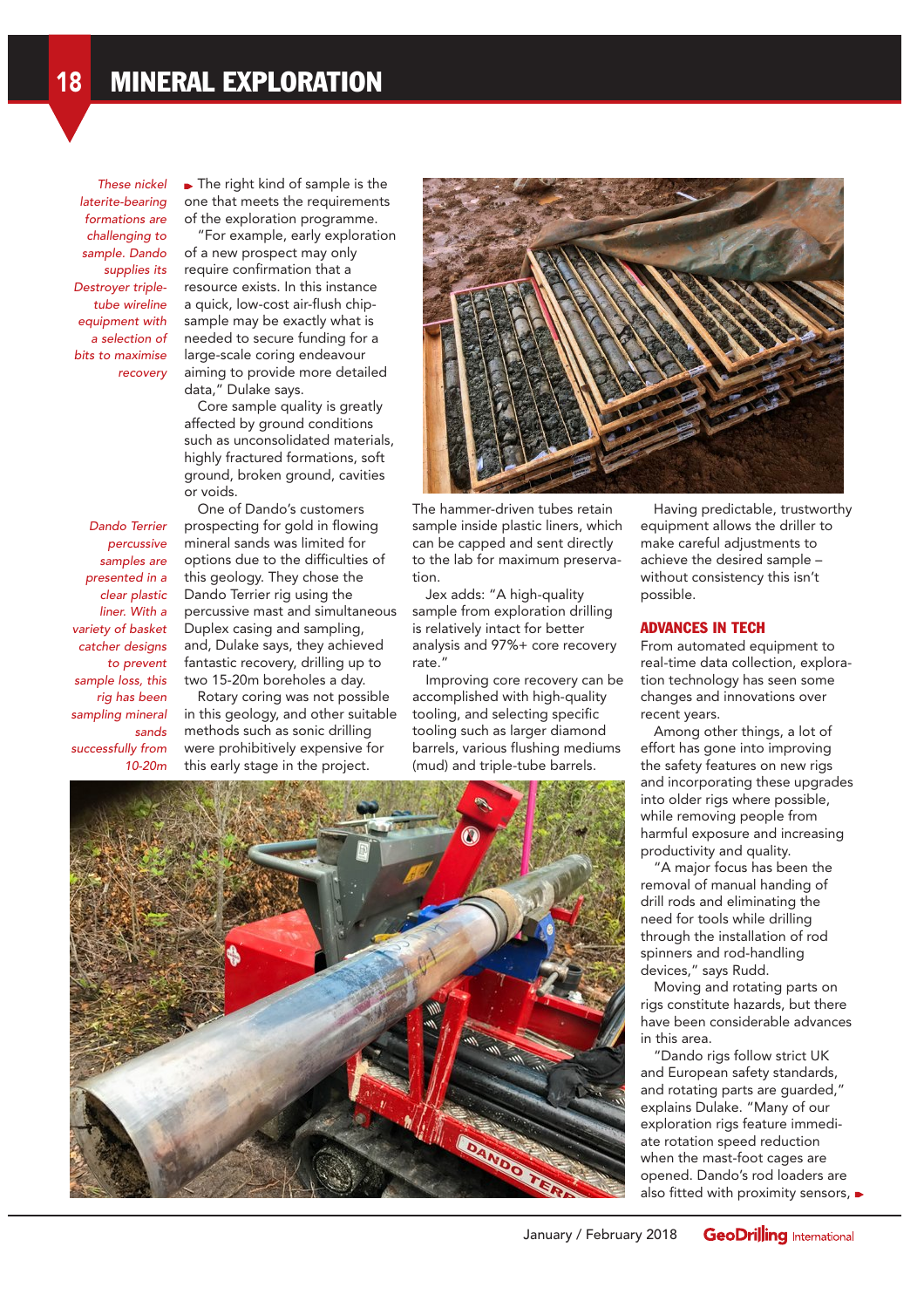which immediately halt operation if a body is detected in the vicinity."

He continues on the topic of exploration game-changers: "I think it's impossible to discount the incredible advances in top-drive rotary head performance over the last few years. These advances are slowly making other rotation methods redundant."

Dando recently supplied Kamoa Copper in the Democratic Republic of the Congo with a Multitec 9000 with a top-drive head and rotation speeds up to 1,100rpm. This allows it to carry out its coring work with P, H and N equipment to 550m and achieve penetration rates that previously would have only been possible with chuck drive heads, while retaining the flexibility to carry out other key methods such as RC and RAB if required.

Dando has also focused heavily on manufacturing smaller, more powerful rigs. This decision has been largely market-driven with both financial and environmental

factors playing a role. The downturn in exploration over the last few years has reduced budgets available for exploration programmes, so customers have been looking for solutions with lower capital expenditure, running and maintenance costs.

Drilling rig manufacturer Schramm expects the mining market to really pick up in 2018, globally, and aims to support its customers with new products, while also ramping up capacity for new rig builds and service support. Recently it has witnessed a real push for increased RC drilling.

As a result, it has taken its older T450GT rig (with 30,000lbs/13.6t pullback) and incorporated the 40,000lb T455WS mast to create the T455GT. "This extra 30% in capacity has really proven to be popular, with much of the exploration needs getting deeper," Craig Mayman, Schramm's vice-president of sales and aftermarket, says.

"We also took advantage of this exercise to ensure it has our latest hands-free rod-handling technologies, incorporating the KL-style rod handler and Metzke dual break-out system.

"This new configuration has proven to be our most popular rig in the last 6-12 months."

About 18 months ago, Schramm launched the Fury series of rigs at MINExpo in Las Vegas, Nevada, US.

"The first version was spec'd to suit larger water-well and mine-site dewatering projects," he explains. "We are now completing the mining spec, and this includes 130,000lbs pullback mast with sliding angle capability – again answering the market's needs for deeper drilling (vs our old 90,000lbs on the T685). A unique feature of this angle mast is a completely hands-free locking system."

Manging and analysing geological data analysis in real time is at the forefront of many explorers' minds, and new solutions have been created to assist them in their decisionmaking.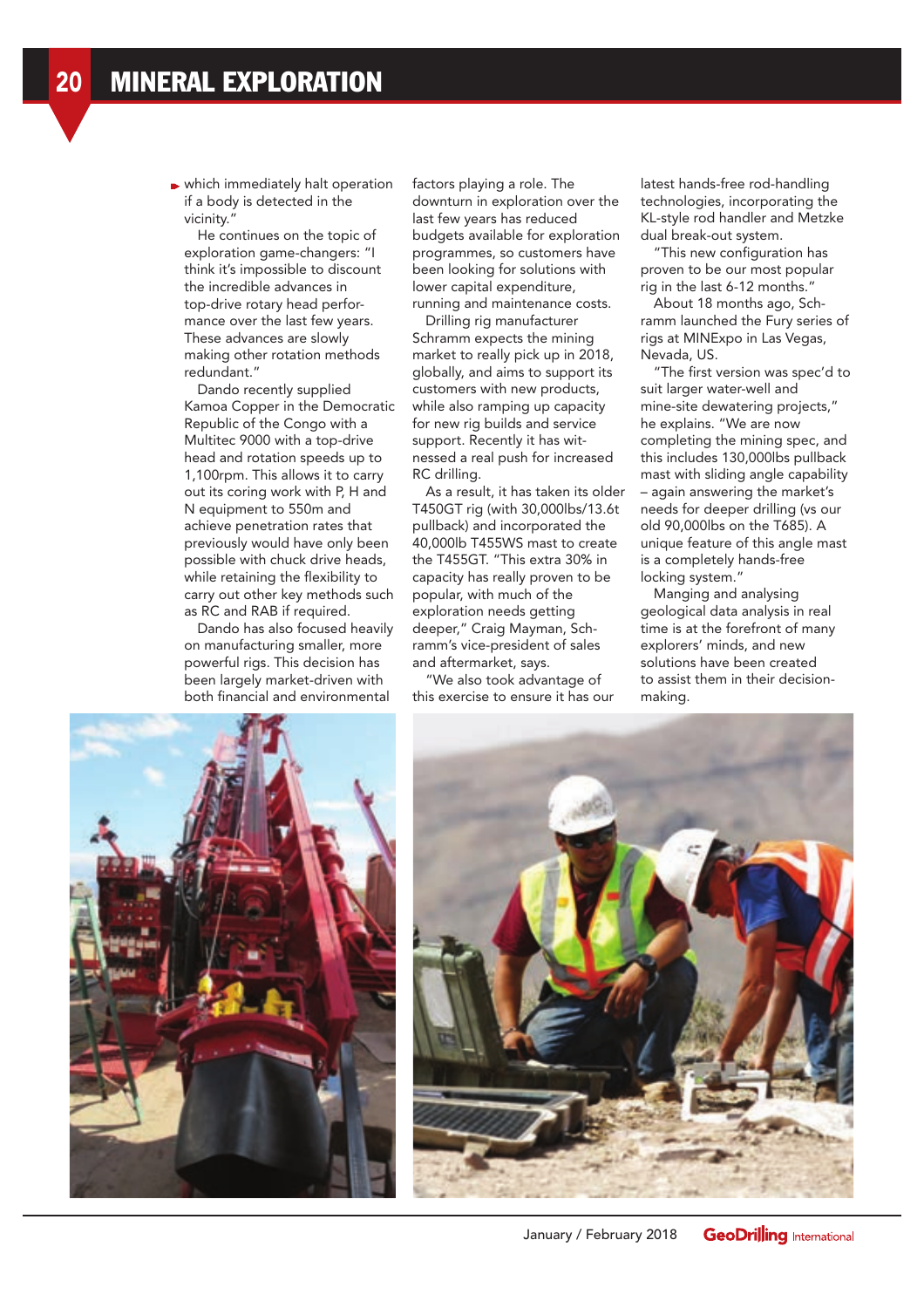Boart Longyear, for one, is launching a new technology called TruScan for elemental and photo scanning of core at the exploration site, thus providing geologists access to near real-time geological data as the core is drilled.

Utilising XRF technology specifically built to scan rock, TruScan is designed to provide same-day continuous analysis of the drill core and quickly provide non-destructive, accurate, high-density elemental concentration data. In addition, TruScan offers high-definition wet, dry and scan-spot photos (to scale) of the retrieved rock core. This information can be quickly viewed by the geologist and aids in the logging and interpretation of the geology – more accurate conceptual geological models can be built while the drill is still on the borehole.

"Because the time to collect data is significantly reduced, exploration and mining companies can make accurate and timely decisions on where to drill next or to what depth, thus lowering the costs of collecting and analysing data," explains Jex.

"While traditional lab assay techniques and portable x-ray fluorescence (pXRF) devices have been available to mining clients for some time, there are limita-

tions to these technologies. Lab analytical techniques often come with time delays and costs associated with sample processing, shipping and analysis. Many handheld pXRF devices available today use fundamental parameters, which can be inaccurate due to limitations in calibration."

TruScan uses a unique XRF technology to address textural variations in rock and site-specific calibrations to address the rock type-specific matrix effect. To

## Site rehabilitation tips

A drill crew should always strive to leave minimal impact to the environment as the drill site is packed up. Drilled holes should be abandoned in accordance with government regulations, which typically include sealing the top portion of the hole with a specified length of a cement plug. The site should also be cleaned up, graded and seeded with local vegetation.

Prevention is the first step to successful rehabilitation. Best practices that are proceduralised and adhered to by the entire drill team reduce the amount of clean up following drilling. Basic common-sense practices, such as using catchment trays when refuelling or changing hydraulic filters, should be standard for everyone working on the rig.

Polymers and other drilling fluids have developed and there are a number of biodegradable options available (in the Dando range, for example). Most regions of the world

ensure more precise on-site readings, rock samples are sent first from the site to the lab for chemical analysis. Once received back, the resulting chemistry is used to calibrate TruScan's XRF technology, which is performed by a qualified Boart Longyear geochemist prior to the unit being sent to the drill site.

Because it has been previously calibrated, TruScan does not require the operator to have knowledge of XRF analysis.  $\blacktriangleright$ 

> now have their own regulations and specify what can be used and how. This needs careful planning for prior to drilling.

> Another way to ensure sites are rehabilitated to their original state is to take photos that capture the site condition prior to clearing beginning, and again once the rigs are set up and sumps completed. Once the hole is completed, it should be capped so animals (including snakes and other smaller animals) do not enter the hole, but allow it to remain intact if logging is required at a later date.

Once all equipment is removed, the entire site should be raked and the sump pumped out, with fluid transported to a designated disposal area. If centrifuges are used during drilling operations, however, the disposal of water and cuttings, as well as back-filling of sumps, is minimal and the site footprint is smaller, minimising environmental impact and required rehabilitation.